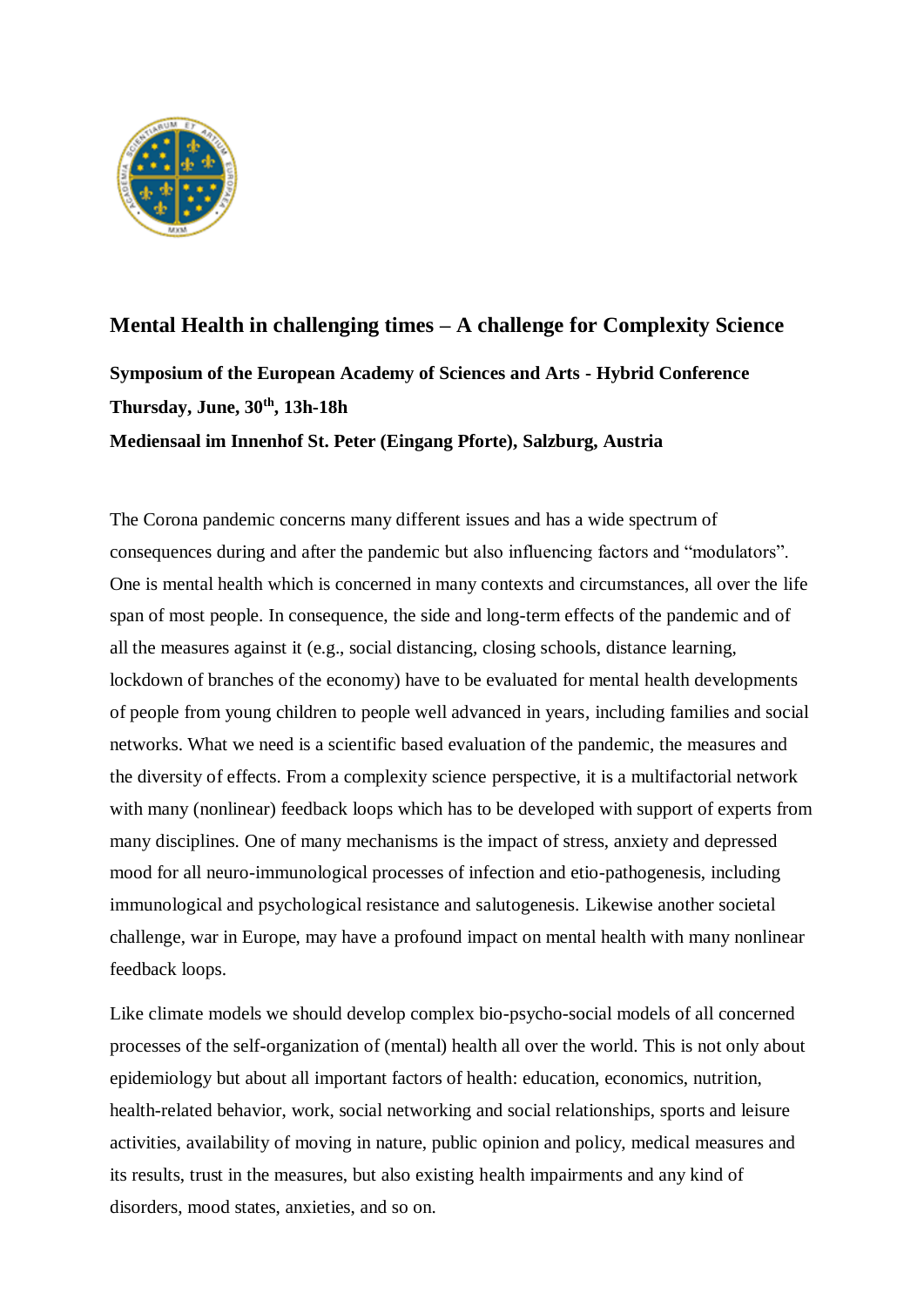A closer look at this will reveal that most scientific topics have to be included. This conference is intended as a first step to develop a broader understanding of this very complex system, without a need to act under urgency for decisions. The conference and the following steps could substantially contribute to the reliability and authenticity of science. Beyond this we will increase the public trust in science if we concede the complexity and multiperspectivity of the societal challenges-related system, leading to efforts in developing a world-wide (mental) health simulation model.

### **Lectures**

## **Introduction to "Mental Health in challenging times – A challenge for Complexity Science"**

### *Klaus Mainzer*

Emeritus of excellence of the Technical University Munich, Germany President of the European Academy of Sciences and Arts

### **A (wo)man is not alone on an island: embracing the complexity of mental health in challenging times**

### *Claudi Bockting*

Prof. Claudi Bockting: professor of clinical psychology in psychiatry, Amsterdam University medical Centres, University of Amsterdam, a founding director of the Centre for Urban Mental Health and president of the EACLIPT, and previous fellow at the Institute of Advanced Study in Amsterdam and the World Health Organisation.

Common mental health disorders (depressive-, and anxiety disorders) are a worldwide epidemic and there is no evidence that the epidemic is subsiding. The COVID-19 pandemic further increased the prevalence worldwide with estimated adverse lifelong effects (Lokman & Bockting, in press). Other pandemics or societal crises such as war will amplify the adverse effects on mental health. Depression is a major contributor to the overall global burden of disease (WHO, 2019). Evidence for leading theories that explain the onset and maintenance of depression is fragmented, mostly focusing on a single etiological factor. Whereas, mental health conditions are the result of the interplay of mental-, biological, stress related- and societal factors that can change over time (Holmes et al., 2018). From a complexity science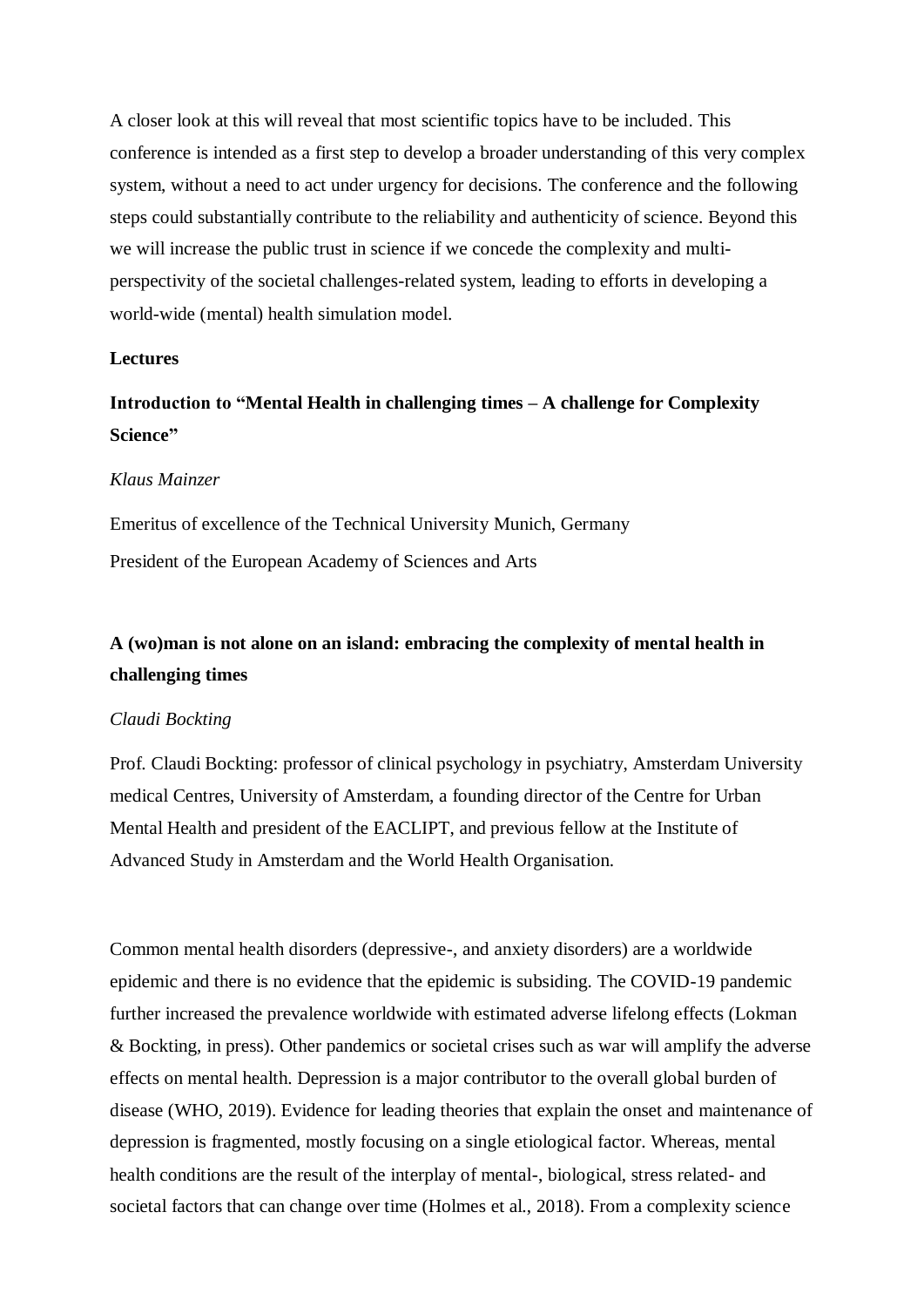perspective, it is a multifactorial network with many (nonlinear) feedback loops which has to be developed with support of experts from many disciplines. In this presentation first steps towards an integrative dynamical framework will be discussed that do incorporate the interplay between relevant factors that contribute to mental health conditions in order to explore new targets for prevention and treatment. Assuming that mental health is a complex system, doesn't necessarily mean that preventative interventions and treatments have to be complex as well. Examples will be given of simple interventions that have sustainable effects in treatment of depression and for relapse prevention (Breedvelt et al., 2021, Arjadi et al., 2018, Bockting et al., 2018). Implications for the model will be discussed.

Finally, you will be invited to contribute to an integrative dynamical theoretical as well as simulation model of mental health, in order to find new target points for interventions.

### References

Arjadi, R., Nauta, M. H., Scholte, W. F., Hollon, S. D., Chowdhary, N., Suryani, A. O., Uiterwaal, C.S.P.M., Bockting, C. L. H. (2018). Internet-based behavioural activation with lay counsellor support versus online minimal psychoeducation without support for treatment of depression: A randomised controlled trial in Indonesia. Lancet Psychiatry, 5(9), 707-716. doi:10.1016/s2215-0366(18)30223-2

Bockting, C. L. H., Klein, N. S., Elgersma, H. J., van Rijsbergen, G. D., Slofstra, C., Ormel, J., . . . Burger, H. (2018). Effectiveness of preventive cognitive therapy while tapering antidepressants versus maintenance antidepressant treatment versus their combination in prevention of depressive relapse or recurrence (DRD study): A three-group, multicentre, randomised controlled trial. Lancet Psychiatry, 5(5), 401-410. doi:10.1016/s2215- 0366(18)30100-7

Breedvelt J. J. F., Warren F. C., Segal Z., Kuyken W., Bockting C. L. H. (2021). Continuation of Antidepressants vs Sequential Psychological Interventions to Prevent Relapse in Depression: An Individual Patient Data Meta-Analysis. JAMA Psychiatry, 1;78(8): 868-875. doi:10.1001/jamapsychiatry.2021.0823

Bockting et al. (2018). Whom should we treat, for what, and with what? Embracing the complexity of mental disorders from personalised models to universal approaches. In: Holmes, E.A., Ghaderi, A., Hamer, C.J., Ramchandani, P.G., Cuijpers, C., Morrison, A.P., Roiser, J., P., Bockting, C.L.H., OÇonnor, R., Shafran, R., Moulds, M.L., Craske, M. The Lancet Psychiatry Commission on psychological treatments research in tomorrow's science. Part 8: Lancet Psychiatry, 5(3), 237-286. doi:10.1016/S2215-0366(17)30513-8.

Lokman, C. & Bockting C.L. Pathways to depressive and anxiety disorders during and following the COVID-19 pandemic. Lancet Psychiatry, in press.

World Health Organization. Depression. 2019 December 4 [cited 2020 January 21]; Available from: http://www.who.int/news-room/fact-sheets/detail/depression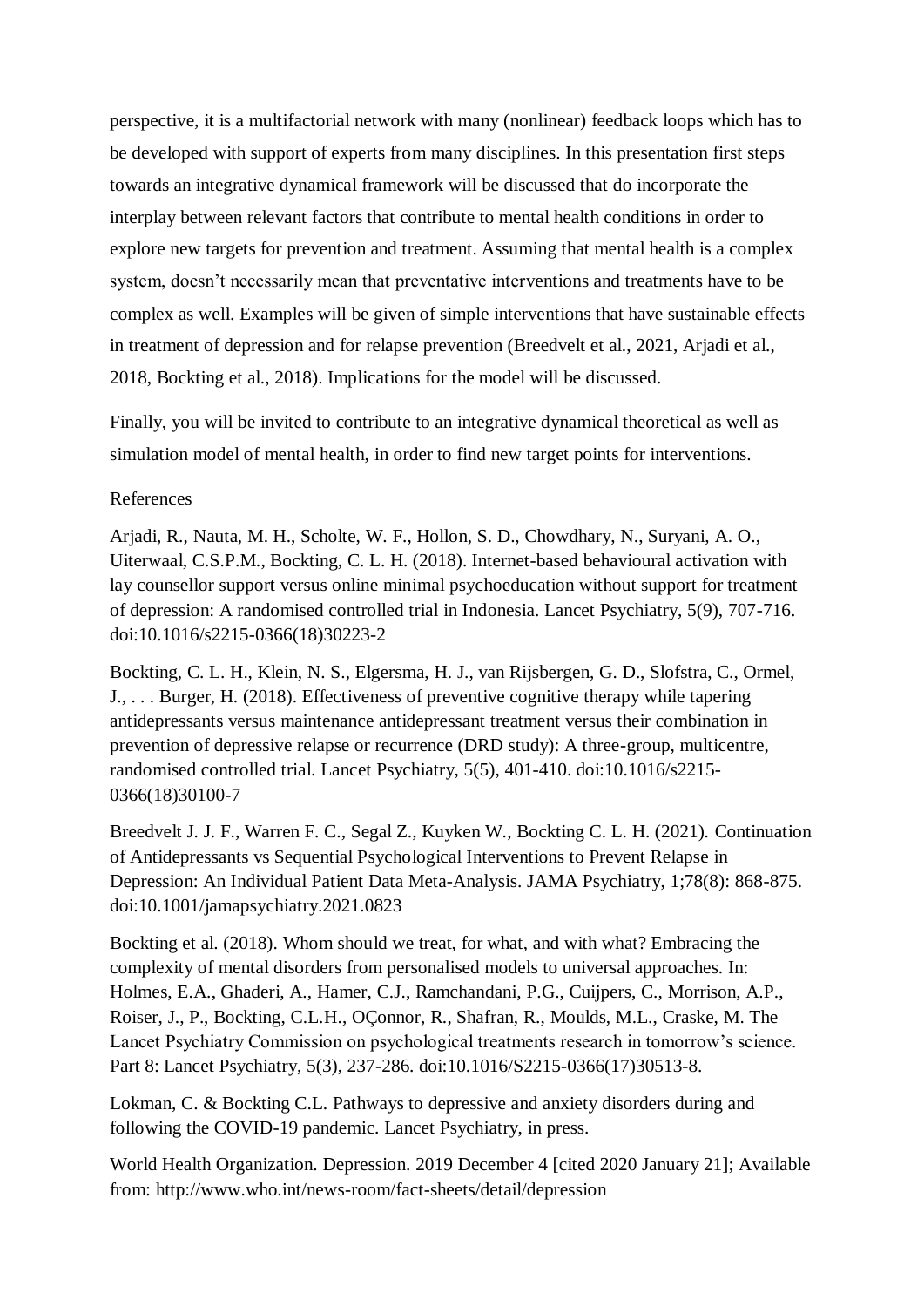## **Complexity dynamics in mental health – from personalized psychotherapy to general models and back**

### *Günter Schiepek*

Prof. Dr. Director of the Institute Synergetics and Psychotherapy Research at the Paracelsus Medical University Salzburg (Austria). Professor at the Department of Psychology, Ludwig-Maximilians-University Munich. Visiting professor at the Sapienza University, Rome (2019). Member of the European Academy of Sciences and Arts (since 2009).

Current challenges and global destabilizing processes like COVID, wars, economic crises, political displacements of forces and spheres of influence, climate change, and others might have unpredictable consequences for mental health. New types of generalized anxiety, depression, and stress-related disorders might emerge, but also bio-psycho-social resilience will get new qualities – may it be by new mechanisms of (re-)stabilization or by pattern transitions to new mental and social equilibria. For individuals and social micro-systems, the dynamics of boundary conditions are accelerating and threatening at the same time.

Complexity science in mental health allows to assess and model the dynamics of human change process, may it be in terms of pathology (rigidity and lacking flexibility) or in terms of development and adaptability – which may be a general dimension of human health vs. pathology. In psychotherapy, the change dynamics of patients can be assessed by highfrequency real-time monitoring which is technically realized by the Synergetic Navigation System (SNS). It integrates app-based data collection and nonlinear time series analysis in order to get an in-time feedback of the change dynamics of each patient, which can be used for a continuous cooperative process control. Meanwhile, SNS-based psychotherapy is routine practice and by this creates big data sets of mental health care dynamics and outcome. The analysis of big data sets reveals insight into personalized as well as into general mechanisms of change, like self-organized pattern transitions, critical instabilities, de- and resynchronization of mental processes, and others. Recovery from disorders may require destabilization from the inside more than from the outside of systems. Severe destabilization from the outside may impede destabilization and cascades of order transitions, which may increase rigidity of systems at any level and scale.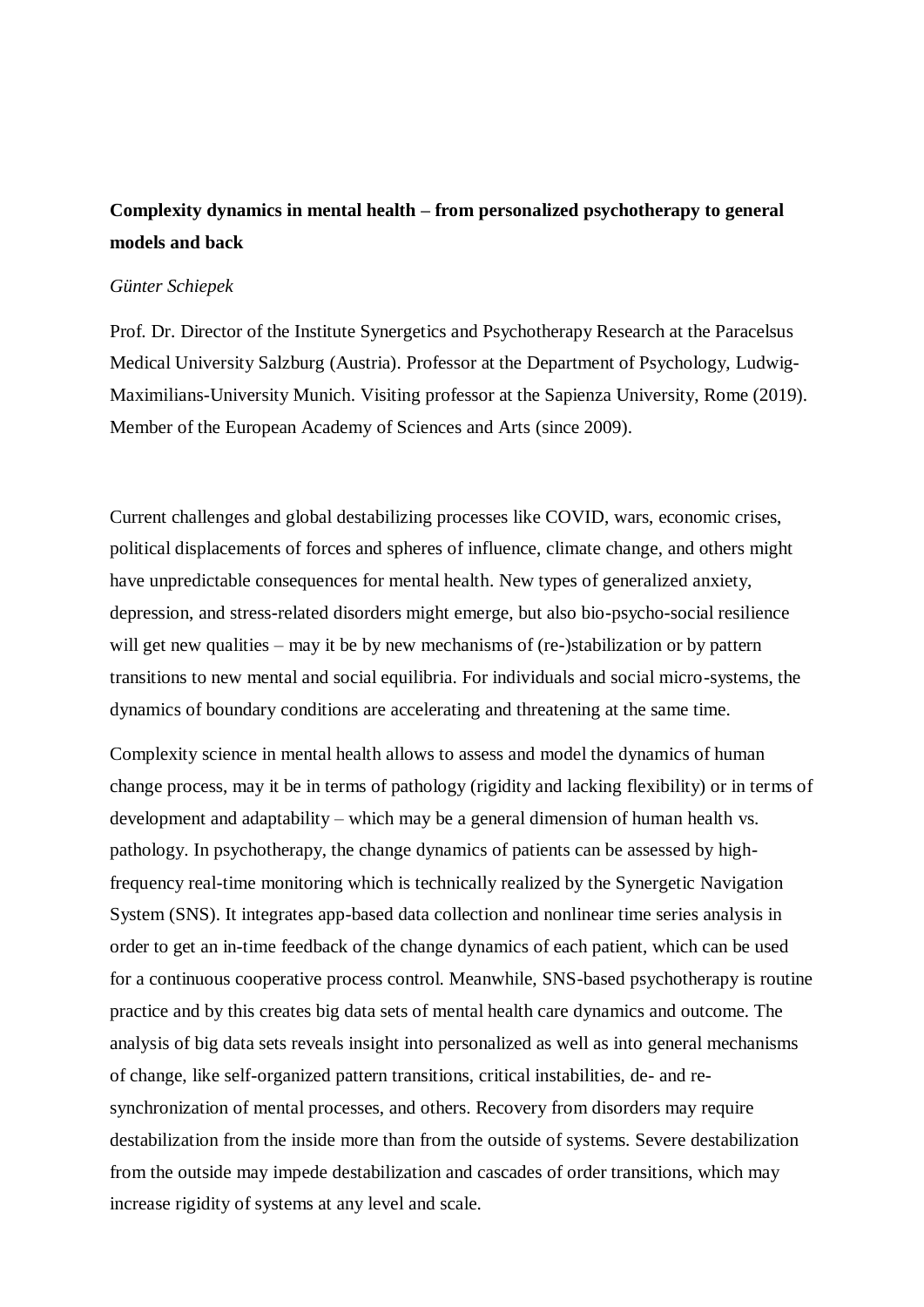This way of real-time monitoring integrates qualitative and qualitative approaches, science and practice, but also a personalized (idiographic) and a generalized (nomothetic) approach. Assessment and modeling is based on case formulations which is done in cooperation with each patient. At the level of data aggregation, hypotheses on change dynamics can be tested with reference to general theories like self-organization and chaos theory, which – the other way round – suggests to focus on the personal systems of the patients. Computer simulations can be used to get deeper insight into therapeutic processes and by specifying parameters, initial conditions and input (interventions) also can predict short-term effects of interventions before applying them to real patients. Digitalization, applied algorithms and AI may change practice and research.

Beyond individualized and change-type models (e.g., theories of psychotherapy) visions could go to "climate models of mental health". Will it be possible to develop complex bio-psychosocial models of all concerned processes of the self-organization of (mental) health all over the world? This is not only about epidemiology but about all important factors of health: education, economics, nutrition, health-related behavior, work, social networking and social relationships, sports and leisure activities, availability of moving in nature, public opinion and policy, medical measures and its results, trust in the measures, but also existing health impairments and any kind of disorders, mood states, anxieties, and so on. For going this way, an international cooperation in complexity of mental health would be necessary.

### **Resilience in action trough social mental health challenges**

#### *Franco Orsucci*

Professor at the University College London, UK and Head of the Mind Force Society, Institute for Complexity Studies, Rome, Italy

The recent Covid, war, and financial challenges are impacting societal optimal complexity, harmony and cascading on general mental health. Many complex systems can be seen as networks of subsystems. The bouncing back from challenges implies a capacity to avoid a cascading collapse that brings the entire network down. It has been shown that in networks in which the elements depend on each other (facilitative networks), a rising correlation between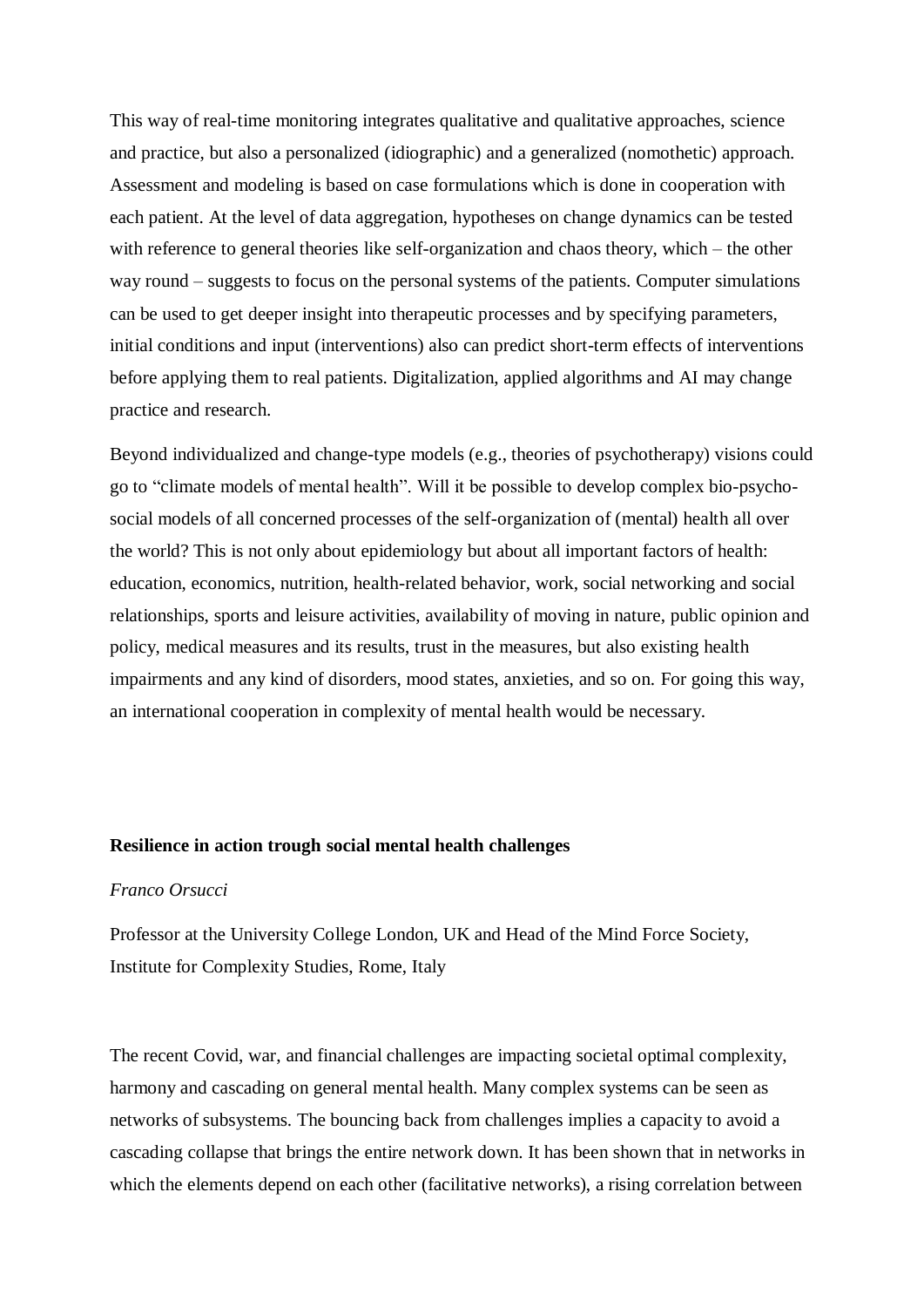the fluctuation in the time series of different elements may indicate the risk of such a systemic collapse. Interactive dynamics of subsystems (e.g., mood, physical health, cognition, social support) are predicted to become more correlated in a network with low systemic resilience. The emergence of DIORs (dynamical indicators of resilience) clarifies how systemic capacity, robustness and resilience rely on heterogeneous networks where correlation is in place, but within a wider range of resonance capabilities.

#### **An integrative computational model of psychopathology. The Harmonium Model**

### *Sergio Salvatore*

Sergio Salvatore, Ph D. Professor of Dynamic Psychology at the Department of Dynamic and Clinical Psychology, and Health Studies, La Sapienza University of Rome. Chief editor of Culture in Policy Making: The Symbolic Universes of Social Action (Springer Book Series). Chief Editor of Yearbook of Idiographic Science (IAP Book Series). Editor of Rivista di Psicologia Clinica. Associate editor of Integrative Psychological and Behavioral Science.

In last years, the thesis that the different forms of mental disorders are fostered by a general psychopathology factor - the p factor hypothesis - has gained momentum. It will be presented a semiotic, embodied, and psychoanalytic model of the p factor, the Harmonium Model (HM). HM grounded on the view of the mental processes involved in psychopathology to poorlymodulable cognitive dynamics. The HM provides a computational account of such a rigidity, modelling it in terms of dimensionality of the Phase Space of Meaning (PSM). Two studies provided a first validation of the HM. They were based on a simulation design implementing a deep learning model, simulating a cognitive process (a classification task). The dimensionality of the neural network's inner computational dynamics was considered the simulated equivalent of the PSM's dimensionality. Theoretical and methodological implications of studies will be discussed.